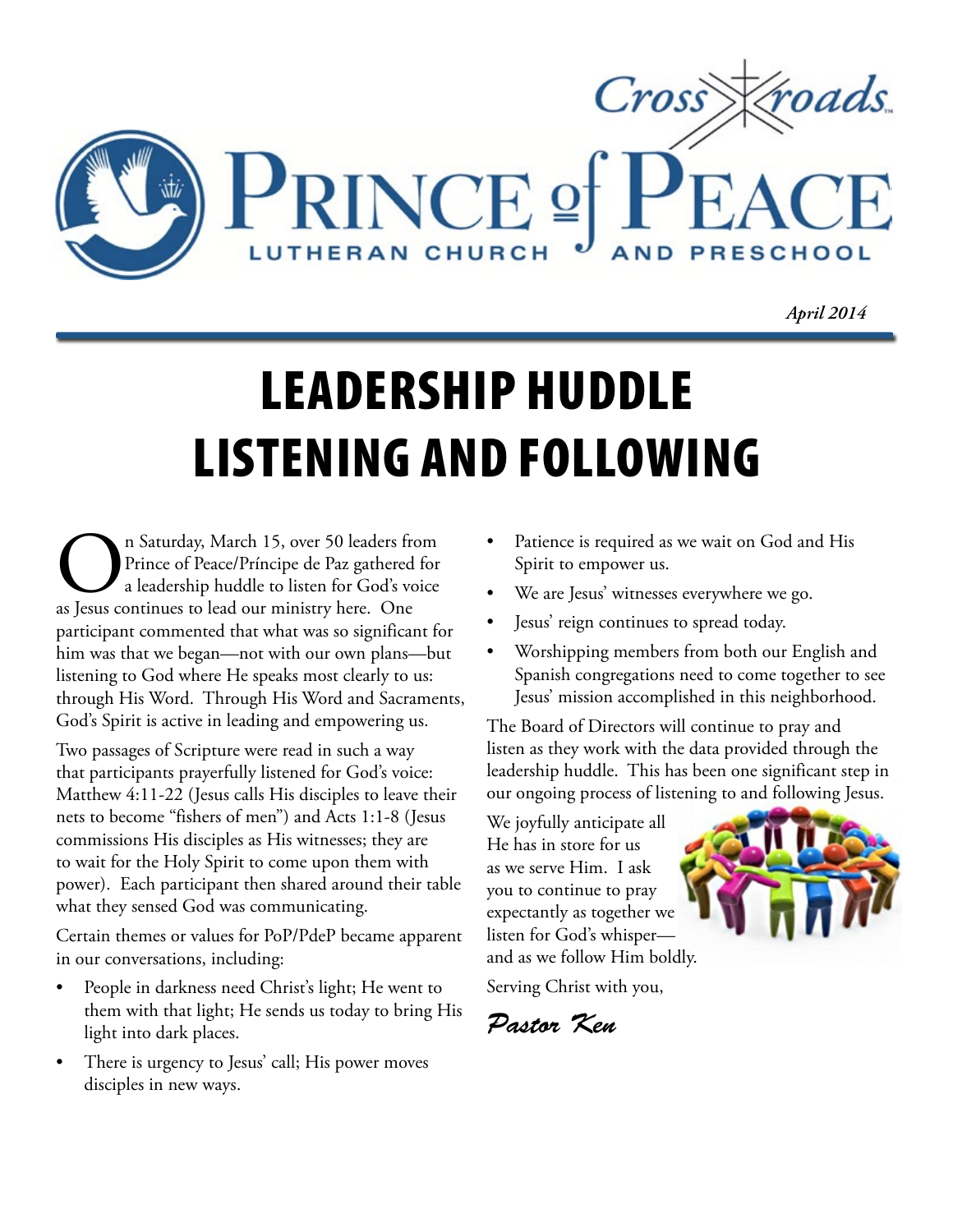

#### *Hospitalized/Outpatient during February and March*

Diego Atilano, Mark Barton, Jerry & Karen Bayless, Lu Burchfield, Al Dicks, Will Hassold, Barbara Hill, Bill Jordan, Peggy Kreps, Sal LoBue, Connie Lerchen, Bill Martin, Claudina Mills, Joanne Monroe, Ed Posada, Raquel Puig, Art Reinsch, Andres Soler, Stacey Strom, Richard Summers, Molly Swanson, Shelley Veal, Michael Vokovich, Dave Weidner, Roy Whittington, Jackie Zehnder

#### *Ongoing Prayer Concerns*

Brynece Allen, Bonnie Anselmo, Lori Bachmann, Ernie Beckham, Vi Beckham, Emma Benjamin, Bryan Burns, Mary Chapman, Lynn Cheek, Elda Kehr, Linda Hardesty, Sarah Hassold, Jim Herrington, Mel & Donna Hoff, Lorraine Luebke, Ruth Mays, Harold Moore, Carol Robinson, Donnie Reynolds, Lee Shirley, Cindy Sibly, Sue Sleeman, Audrie Stafford, Linda Stevens, Michael Vokovich, Noelle Vokovich, Ralph Walck, Joyce White

### *Sympathy To*

Bill & Teresa Jordan and family (death of Teresa's uncle, Bill Behrman)

Pete & Jane Greenfield and family (death of Pete's sister, Claire Vroegop



In loving memory of Shirley Loose by: Don & Louise Lauher

# •

In loving memory of Erwin & Leona Wardenburg by: Ron & Marleen Schmidt (Icemaker)

# •

In loving memory of Harlan & Verona Schmidt by:

Ron & Marleen Schmidt (Icemaker)

# *Crossroads* is the monthly newsletter of Prince of Peace Lutheran Church 1515 S. Semoran Blvd. Orlando, FL 32807-2297 (407)277-3945 FAX (407)380-1802 Email: staff@poporlando.com **www.poporlando.com**



The Prince of Peace Singles Dining Out group will meet at Linda's La Cantina on East Colonial on Thursday, April 24, at 6pm.

Bring a friend and join us for great food and fellowship. RSVP to Wendy — 407-851-6463.

# **EASTER LILIES**

Our Easter celebration will include having our worship spaces decorated with lilies. Please consider placing a lily in memory of a loved one or to commemorate a special occasion.

There is a special envelope in your offering envelope packet or you may use the form below. The suggested donation is \$12 per plant. Place your donation in the offering plate or drop it off in the church office by Wednesday, April 16.

Name: \_\_\_\_\_\_\_\_\_\_\_\_\_\_\_\_\_\_\_\_\_\_\_\_\_\_\_\_\_\_\_\_\_\_\_\_\_\_\_\_\_\_\_\_\_\_\_\_\_\_\_

ENVELOPE #:\_\_\_\_\_\_\_\_\_\_\_\_\_\_\_\_\_\_\_\_\_\_\_\_ DONATION AMOUNT: \_\_\_\_\_\_\_\_\_\_\_\_\_\_\_\_\_\_\_\_\_\_\_\_\_\_\_

\_\_\_\_\_\_\_\_\_\_\_\_\_\_\_\_\_\_\_\_\_\_\_\_\_\_\_\_\_\_\_\_\_\_\_\_\_\_\_\_\_\_\_\_\_\_\_\_\_\_\_\_\_\_\_\_\_

\_\_\_\_\_\_\_\_\_\_\_\_\_\_\_\_\_\_\_\_\_\_\_\_\_\_\_\_\_\_\_\_\_\_\_\_\_\_\_\_\_\_\_\_\_\_\_\_\_\_\_\_\_\_\_\_\_

In Memory of:

In Celebration of:



Cross Y croads.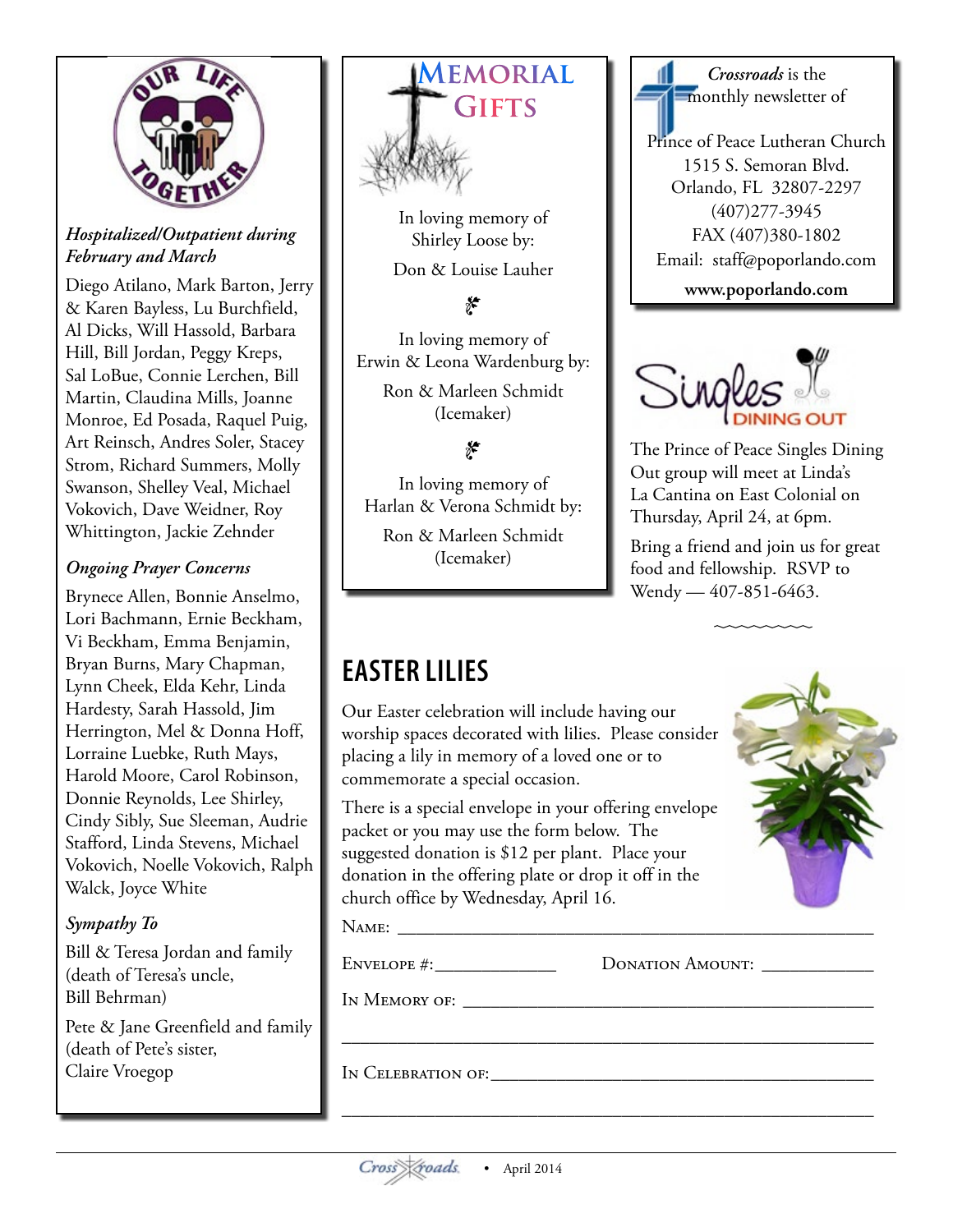

Are you (or is someone you know) interested in taking the next step toward being connected to the PoP church family? We invite you to join Pastor Ken for our "Connections" membership class on Friday evening, May 30, and Saturday, May 31.

This class will give you the opportunity to connect more deeply with Jesus and learn more about Prince of Peace as you connect with others in the PoP family. Those who are interested may call the church office or email [connie.sanders@](mailto:connie.sanders@poporlando.com) [poporlando.com](mailto:connie.sanders@poporlando.com).

We are excited to share with you as we grow together in our walk with Christ!

# *WHY PRAY?* **BOOKS STILL AVAILABLE**

Additional copies of our Lenten devotional book, *Why Pray? From Words to Relationship* continue to be available. If you haven't received one yet, or if you know someone who could be blessed through this book, please pick one up or contact the church office. (To date, we have distributed 325 books.)

If you have any personal stories about how this book has affected your prayer life, we would love to hear them!

**Building Bridges** to **Your Community** 

Wouldn't it be fantastic if all our churches were enthusiastically and effectively reaching unchurched and unbelieving people with the Gospel? The hinge on which the door to effective outreach swings is building relational bridges to people not yet connected with Christ and His Church. Getting out and engaging the community can be intimidating for many of us. And yet, there is no better way to learn about the needs, the culture, and the people in your local community than by actually meeting with them and talking to them.

SATURDAY, APRIL 5 **10am-3pm (lunch served) Grace Lutheran Church • 327 AvenueC, SE • Winter Haven, FL 33880 Sign up at [www.lhm.org/flgaoi](http://www.lhm.org/flgaoi)**

florida-georgia district lcms



# **POP EQUIPPING EVENT**

**REACH** 

# **APRIL 25-26**

Ministry to men is all about helping men discover God's calling for them right where they are. Pastor Ken invites every man–every age and stage–to join him at the "No Man Left Behind" event April 25 & 26.

We have a great deal for you, too: since we are hosting the event for all of east Orlando, we have registration discounts (including that the first five registrants from PoP are free!) Men,

marriages, families and whole communities can be changed when the focus is on Christ growing us as disciples, not just using us as workers.

Registration information is available in the church office.

# **FIRST COMMUNION RETREAT…**

The First Communion Retreat has been postponed until a later date. More details to come.

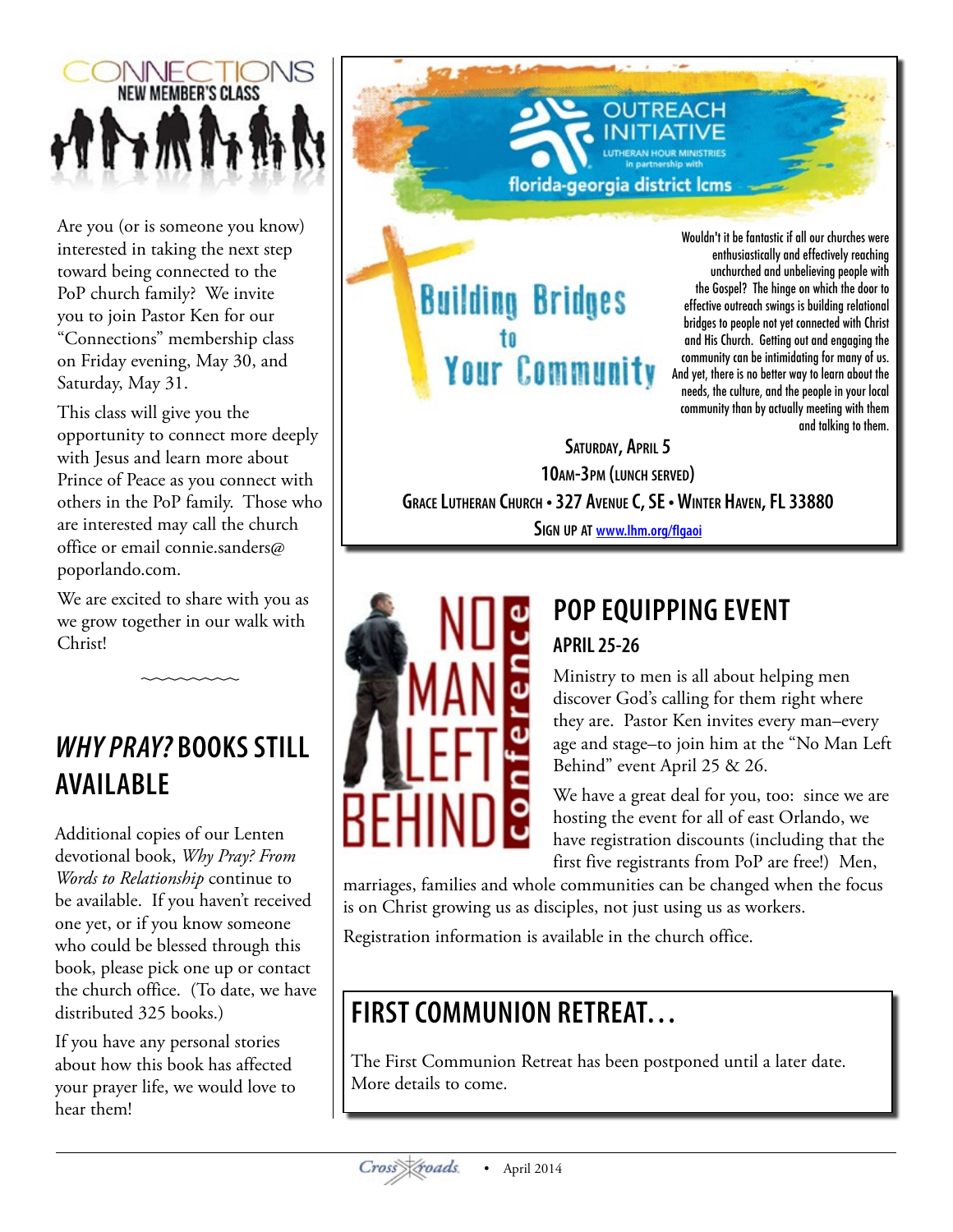

#### **MaundyThursday April 17**

### *All Services with Holy Communion*

| 4:30 <sub>pm</sub> | Maundy Thursday Worship                          |
|--------------------|--------------------------------------------------|
| $5:45$ pm          | Spanish Maundy Thursday Worship                  |
| $7:00$ pm          | Maundy Thursday Worship<br>(Childcare available) |

| <b>GOOD FRIDAY</b> | <b>APRIL 18</b>  |
|--------------------|------------------|
| 4:30 <sub>pm</sub> | Tenebrae Service |
| 5:30 <sub>pm</sub> | Spanish Worship  |

- 7:00pm Tenebrae Service (Childcare available)
- **Easter Saturday April 19**
- 9:30am Easter Egg Hunt

**EASTER SUNDAY APRIL 20** 

# *All Services with Holy Communion*

- 6:30am Outdoor service in courtyard
- 8:00am Festival Worship/Sanctuary
- 9:30am Festival Worship/Sanctuary
- 11:00am Contemporary Worship/Family Life Center
- 11:00am Spanish Worship/Sanctuary

(Childcare available for 9:30 and 11:00 am services)



# **EASTER BREAKFAST**

Once again, our team of PoP Men and PoP Youth Group will join together to cook and serve this year's Easter breakfast, served continuously from 7-10am in the Family Life Center. Proceeds will be put toward our PoP Youth Ministry.

# **EASTER EGG HUNT**

Annual 'He is Risen' Egg Hunt Saturday, April 19 — 9:30-11:30am

Join us for this morning of outreach and sharing of the love of Christ with those in our community! You can come to volunteer and help us throughout



the morning.. You can come to participate in the events of the morning.. You can share about Jesus' love by inviting someone or bringing someone with you that morning.

# **NEEDS:**

- ✝ Prayer an easy way to support this annual outreach event. Pray that those on our campus this day may learn the importance of this celebration and that the Holy Spirit may lead those driving by who see our signs to an encounter with our Heavenly Father.
- ✝ Christian Children's Books we are still in need of Christian books for beginning readers (kindergarten through grade 3).
- ✝ Candy we are in need of small soft candies (no chocolate). Please place candy donations in designated box in the office, narthex, or the FLC.
- ✝ Egg Stuffers join the LWML on Wednesday, April 16 at noon in the FLC to help fill over 2,000 eggs for our Easter Event.
- ✝ Volunteers we have all types of volunteer spots available in assisting us before, during and following the event. Please fill out a volunteer slip from the Sunday bulletin or contact Sarah Browning or DCE Emily.

# **CHILDREN'S CHURCH VOLUNTEERS**

DCE Emily is looking for volunteers to complete the Children's Church schedule for May-October 2014.

If you have children who attend CC on Sunday mornings, or have a passion for working with children, please take a few moments to consider and pray about leading a Sunday. Any help would be greatly appreciated, even if it's only for one Sunday! Please contact DCE Emily to sign up!

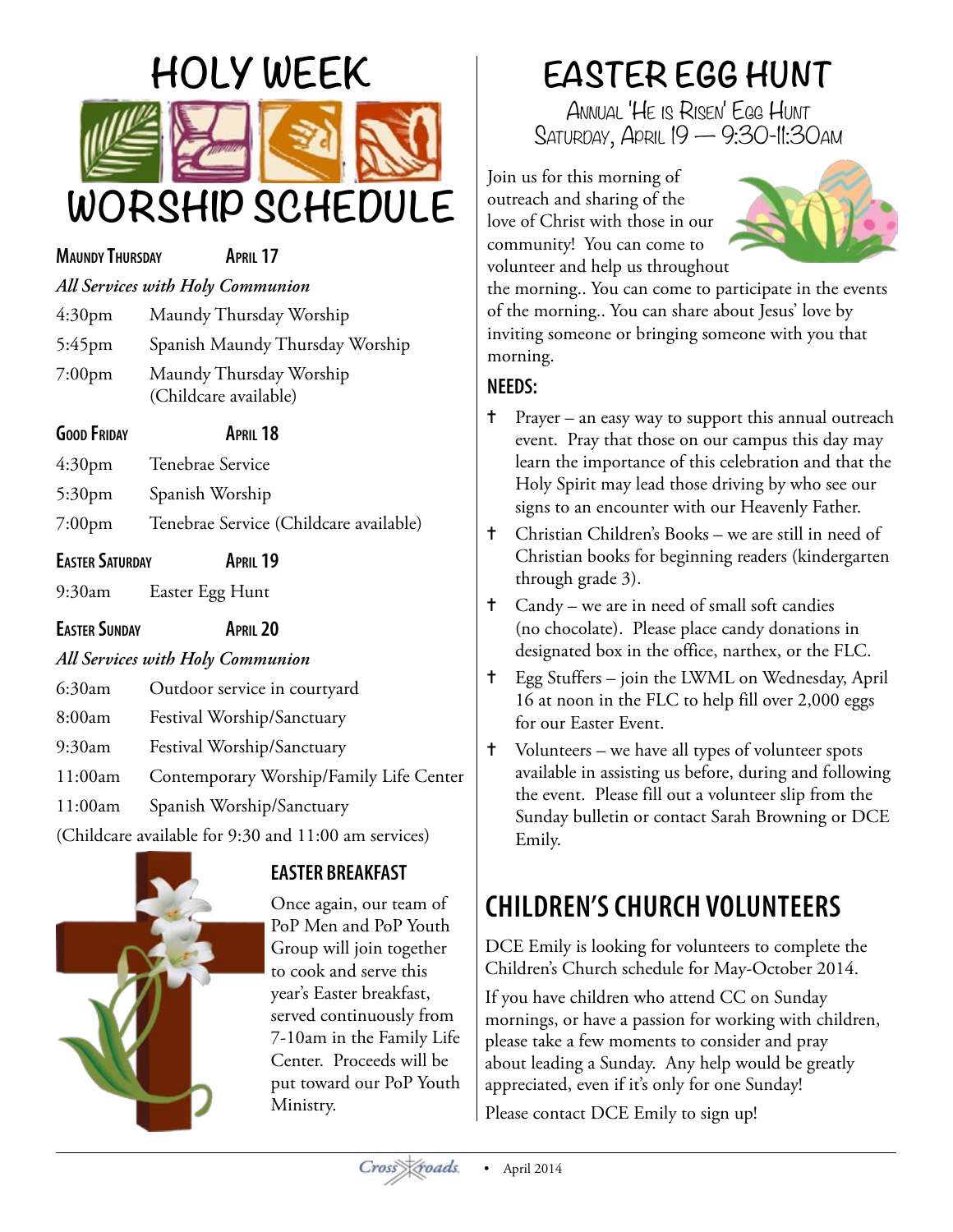

# **MUSIC NOTES – APRIL 2014**

See pring has officially arrived and that means Easter is on its way! We look forward to the grand celebration of Easter, but do we look forward to what **P** pring has officially arrived and that means Easter is on its way! We look forward to the grand celebration of led to that first Easter morning? Without Good Friday, Easter wouldn't exist. But

how should we look to Good Friday? With joy and celebration that our awesome, almighty Father would love us so much that He would be willing to give His only Son to die for us? Or with mourning and pain that our God, the Lord of all creation, died by His own creations' hands? Think about that in context of our Lent sermon series, "Filling Empty Hands." Our hands—empty and broken—cannot accomplish anything good on their own. We need our Lord to fill them, to hold us by the hand, to pull us out of the mud when we get stuck. Yet, our hands crucified our God. In Johann Heermann's Lenten hymn "Ah, Holy Jesus" (LBW #123), he writes in verse two, "Who was the guilty? Who brought this upon Thee? Alas, my treason, Jesus, hath undone Thee. 'Twas I, Lord Jesus, I it was denied Thee; I crucified Thee." We crucified Jesus. We do it every day, don't we? Have you ever gone a day without sinning? I haven't. But here is the good news: God's hands can do far more powerful things than anything our hands can do. Yes, we crucified Jesus, but God raised Him from the dead! Death had no hold on Him, the Creator of life. Praise God for His redeeming death on Good Friday, but most especially His wonderful, death-defeating resurrection on Easter morning!

As we approach Holy Week, the parish choir continues to prepare for the Good Friday Tenebrae services and the Easter Festival worship services. On Good Friday (April 18) the choir will lead both Tenebrae services—4:30 and 7pm in the Sanctuary. Easter morning will be filled with joyful music! The choir and brass will provide special music for the Festival services, held at 8 and 9:30am in the Sanctuary. The worship team is also working hard to provide some new and some familiar music for Easter morning at 11am in the Family Life Center.

Can you read and click a space bar? Well, you're doing at least half of those things right now! If so, I could use your help! I am trying to recruit a few new Worship Presentation Assistants. The job is simple: pay attention in worship, read what the slide says, and be able to click a mouse and/or space bar (you're probably doing at least two of those things in worship already!). I really need a volunteer to dedicate to the third Sunday of each month in the 8:15 service. I could also use two or three people as substitutes and backups for both English services. Please contact me if you are willing and able to help out (austin.wessel@poporlando.com).

In His Service,

*Austin Wessel*

# **FOOD DROP**

On April 15 we will have an opportunity to give new meaning to the saying "To FEED



THE SOUL." Prince of Peace will be distributing over 15,000 pounds of frozen meats, fresh produce, breads, pastries and other food items. The event will take place in the parking area between the FLC and the playground. Second Harvest Food Bank will drop off approximately 20 pallets of food product between 10am and noon. Volunteers and staff will set up tables in front of each pallet of food for distribution.

Anyone who is hungry can receive food. Numbers will be given out in advance so we can distribute the food in an orderly fashion. People will need to bring their own bags (cloth preferred), boxes, or shopping carts. No registration or identification will be required to receive food. Recipients just must be able to carry what they receive. Past experience indicates it will be 3 to 4 hours until all the food is gone.

This event is not to be confused with the normal food pantry distribution on the 4th Saturday of the month, April 26.

If you would like to join us in our mission to serve those in our community who may be in need of assistance and be a volunteer for this event, you need to register for the training seminar on Tuesday, April 1 at 10am in the FLC.

If you cannot attend, please provide us with a thoughtful prayer for its success.

Your Food Pantry

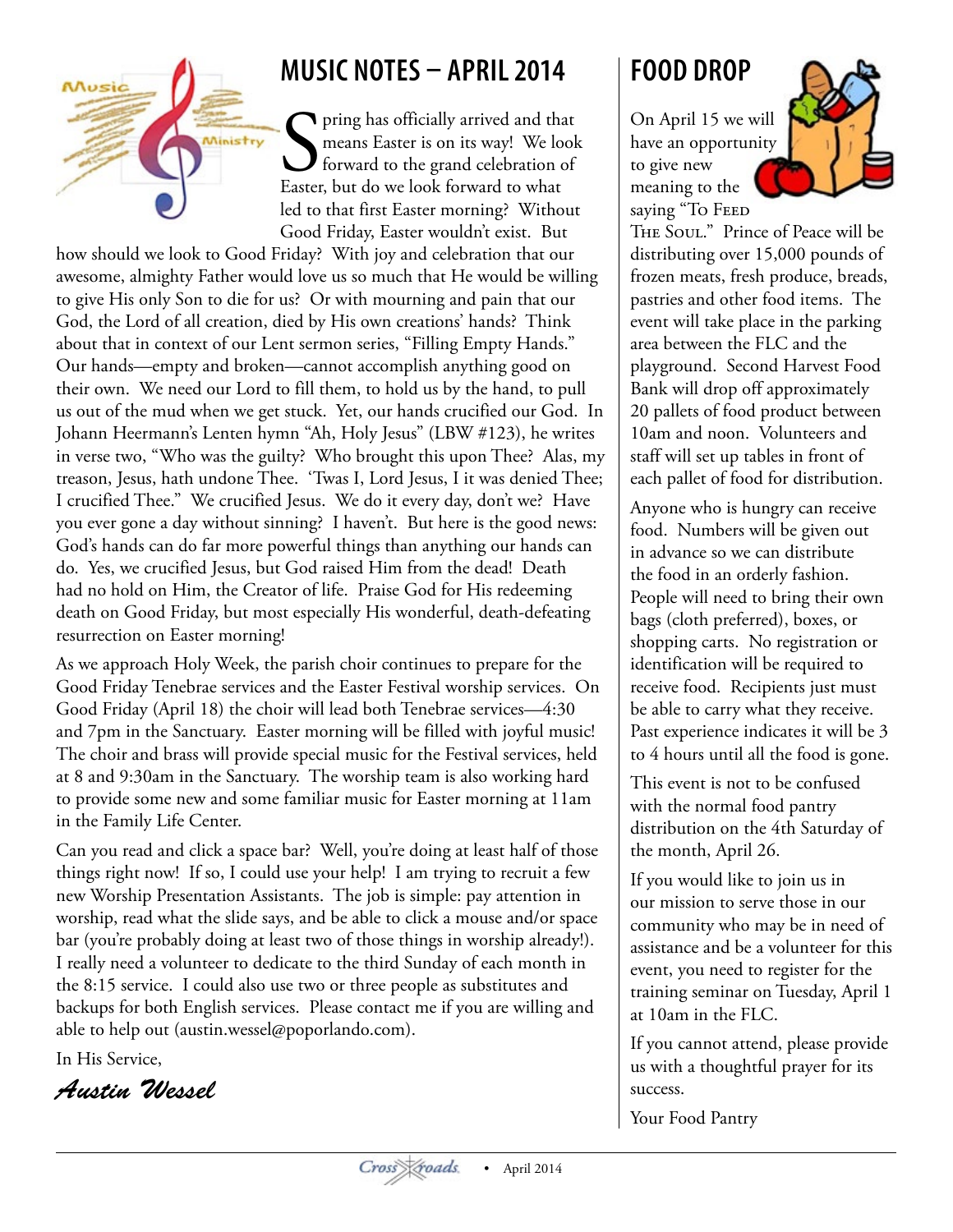

Informal is in full swing for the<br>2014-2015 school year. Many of<br>our classes are almost full, so plea<br>enroll now! 2014-2015 school year. Many of our classes are almost full, so please enroll now!

# **CHAPEL SCHEDULE**

Join us for Chapel each Wednesday at 9:15am in the Sanctuary. Each week we talk about another part of the Bible.

| <b>DATE</b>     | Тнеме                | <b>BIBLE LESSON</b> | LEADER        |
|-----------------|----------------------|---------------------|---------------|
| April 2         | Noah's Ark/Rainbows  | Genesis 5:32-9:17   | Mary Kelly    |
| April 9         | Palm Sunday          | Mark 11:1-11        | DCE Emily     |
|                 | April 16 Good Friday | John 18:16-18       | Pastor Ken    |
| April 23 Easter |                      | Luke 24:1-12        | Pastor Ludwig |
|                 | April 30 Our Earth   | Colossians 1:16-17  | Pastor Borges |

**PRESCHOOL OVERSIGHT COMMITTEE MEETING — Tuesday, April 8 at 5pm** 

**Preschool staff meeting —** Monday April 15 at 6pm

# **LITTLECAESAR'S FUNDRAISER**

If you placed an order for pizza kits, they will be available for pickup after 3pm on Friday April 4, or at church on Sunday April 6.

### **GOOD FRIDAY**

Prince of Peace Preschool and CDC will be closed on Friday April 18 in observance of Good Friday.

# **SILENT AUCTION**

Mark your calendars! Prince of Peace Lutheran Preschool and CDC is hosting our annual Silent Auction and Dinner on Saturday May 17 from 5-7:30pm. We are looking for donations of items and services to be auctioned. Suggestions include babysitting for a night, baskets of goodies, or tickets to a local show, just to name a few. If you are able to contribute, or know of someone who can, please contact Julianne, or go to www.poporlando.com\auctiondonations. All donations must be received by Friday, May 9. Funds raised will be matched by Thrivent Financial for Lutherans up to \$1,600, and will go to our Scholarship Fund and Playground Fund.

### **SUMMER CAMP**

Registration has begun for Kindergarten Readiness Camp. Children ages 4-5 who are entering Kindergarten in August will have the opportunity to have daily prep for the Kindergarten Readiness Skills Test, and will be given supplemental education building on the skills they learned this year in VPK. Camp will also offer fun activities such as water play and team play to build children's social skills. Please see Julianne for more information, or to pick up an enrollment packet.

# Thrivent Financial for Lutherans Let's thrive: **THRIVENT CHOICE DOLLARS**

Have Choice Dollars?? Need to direct them? PoP Thrivent members are doing a great job getting their Choice dollars directed, but there are still some funds out there not being directed. If the reason is needing to be on-line, help is on the way!!

Thrivent Advocates will be at the Family Life Center Sunday, April 13, between services. They will help you sign on to the Thrivent website and claim your Choice Dollars. Once you have made that connection, you can continue to direct the dollars from your computer.

If you are not on line and/or do not have access to a computer, you can call an 800 number, 1-800-THRIVENT (1-800-847- 4836) and direct your dollars. When asked how you can be helped, reply Thrivent Choice.

These dollars are a real blessing to the Prince of Peace ministry and budget. It is important these funds be claimed.





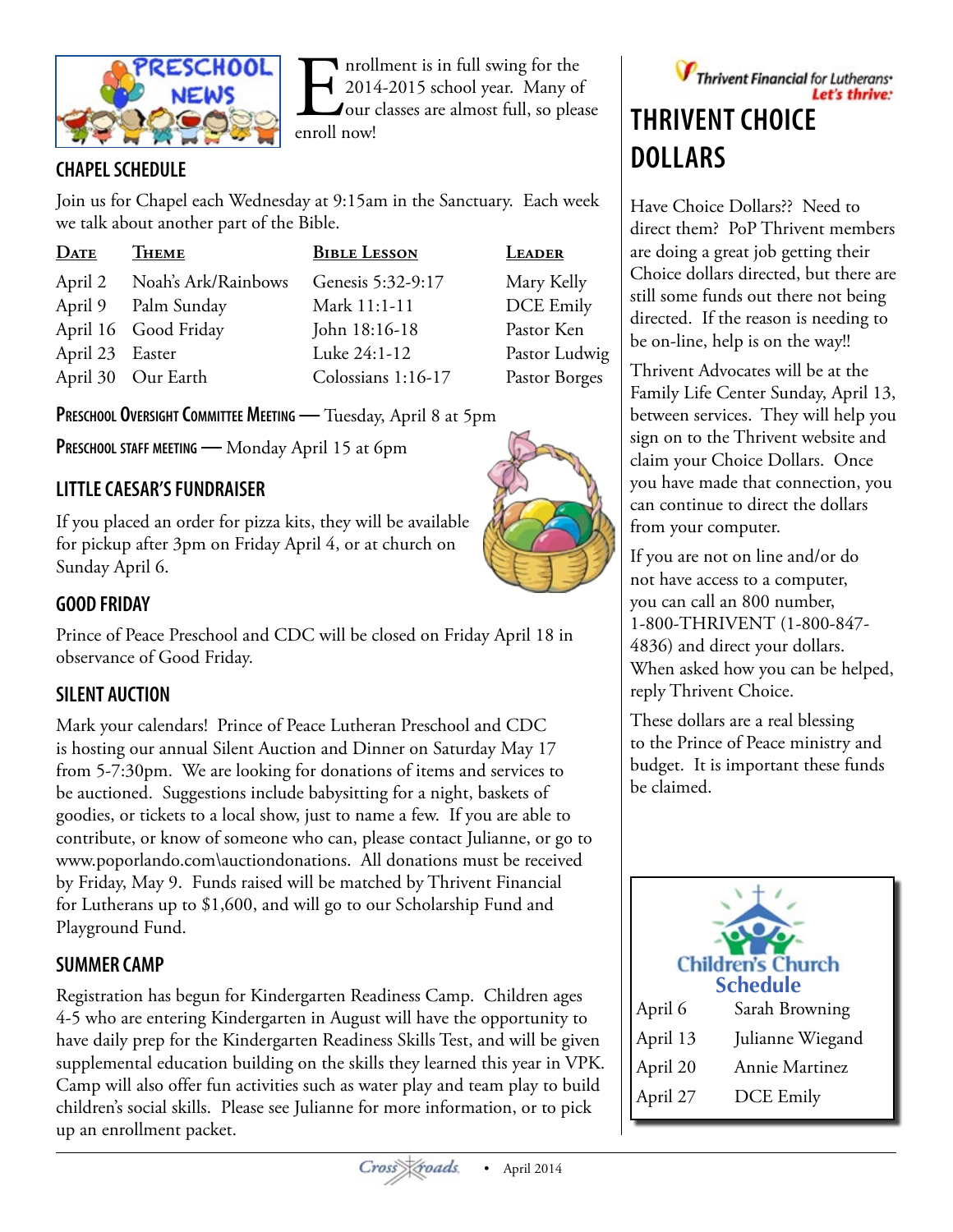| PRINCE OF PEACE CHURCH - FINANCIAL REPORTS THRU 2/2/14 |                                  |               |                 |
|--------------------------------------------------------|----------------------------------|---------------|-----------------|
| <b>INCOME</b>                                          |                                  |               | \$ Over/(Under) |
|                                                        | Actual                           | <b>Budget</b> | <b>Budget</b>   |
| Regular Envelopes                                      | \$81,071                         | \$97,868      | (\$16,797)      |
| Building & Property Fund                               | 3,356                            | 6,891         | (3,535)         |
| Plate Offerings                                        | 7,241                            | 7,981         | (740)           |
| All Other                                              | 2,897                            | 3,645         | (747)           |
| <b>TOTAL GIVING</b>                                    | \$94,566                         | \$116,385     | (\$21,819)      |
| <b>EXPENSE</b>                                         |                                  |               |                 |
| All expense                                            | \$113,069                        | \$130,501     | (\$17,432)      |
| <b>Net Cash Flow</b>                                   | (\$18,503)                       | (\$14,116)    | $(\$4,387)$     |
|                                                        | <b>Prince of Peace Preschool</b> |               |                 |
| <b>INCOME</b>                                          |                                  |               | \$ Over/(Under) |
|                                                        | Actual                           | <b>Budget</b> | <b>Budget</b>   |
| Tuition                                                | \$41,368                         | \$48,692      | $(\$7,324)$     |
| Other Fees/Receipts                                    | 932                              |               | 932             |
| <b>TOTAL RECEIPTS</b>                                  | \$42,300                         | \$48,692      | (\$6,392)       |
| <b>EXPENSE</b>                                         |                                  |               |                 |
| All expense                                            | \$39,427                         | \$46,428      | $(\$7,001)$     |
| <b>Net Cash Flow</b>                                   | \$2,873                          | \$2,263       | \$609           |
| POP - TOTAL COMBINED                                   |                                  |               |                 |
| Receipts                                               | \$136,866                        | \$165,076     | (\$28,211)      |
| <b>Expense</b>                                         | 152,496                          | 176,929       | (24, 433)       |
|                                                        | (\$15,631)                       | ( \$11,853)   | $(\$3,778)$     |



# **LSF: LOVE, SERVICE AND FAITH**

Alyssa is 12. Alyssa is being abused at home. Alyssa runs away. Alyssa has nowhere to go. Alyssa is living on the streets. LSF brings Alyssa to the youth shelter. Alyssa is safe and cared for.

Alyssa gets counseling and returns to school. Alyssa is placed in a home that will care for her.

LSF is Love, Service and Faith. LSF is Lutheran Services Florida. LSF is you. For more information, visit [www.](http://www.lsfnet.org) [lsfnet.org](http://www.lsfnet.org).

Thanks to our donors and volunteers, 835 young people just like Alyssa were able to find God's healing, hope, and help at one of our four youth shelters last year.



# **CENSORED BY WHOM?**

I have in my possession an old telegram sent by my father to my mother during WW2. My dad was overseas in North Africa when he sent the telegram. Whole phrases were blotted out with opaque black rectangles, making the sense of the message almost unintelligible. Some unknown censor, for whatever reason, had decided that some of my dad's words could be a security risk. Very little is censored today on TV and in R-rated movies. Recently TV host and comedian Bill Maher left his target audience in laughter with a rant in which he cursed God, the Bible, the story of Noah, and the "stupid" Americans who believe the Bible. He also called God a "psychotic mass murderer."

Yes, we ought to be offended. However, at the same time we recognize with thanksgiving that as Americans we have freedom of speech. Do we use that freedom? Or do we just grumble softly and nurse our tender, wounded psyche in silence when we hear somebody say something false, or wrong, or crude? The Bible is filled with accounts of men and women who spoke God's Word when it was uncomfortable, politically incorrect, or even dangerous. Jeremiah rebuked his king (the government) as recorded in Jeremiah 22. Anna interrupted a private celebration at the temple during the dedication of Jesus. Luke records: "Coming up to them at that very moment, she gave thanks to God and spoke about the child to all who were looking forward to the redemption of Jerusalem" (Luke 2:38). Paul offended the idol makers in Ephesus (the business community) as recorded in Acts 19.

I recently attended a small public meeting where two Muslim imams were making a presentation. They asked for comments. So in response I shared the Gospel several times, contrasting Christianity with Islam in a gentle, but forceful way. My Christian views were opposite to theirs, but I felt no shame in speaking of Jesus. Many times we fear that we will disturb somebody, offend, or give cause for people to scorn us – so we don't speak up when we have the opportunity. Fear can be overcome in the power of the Holy Spirit, even as Paul wrote to his young, perhaps fearful, protégé: "For God did not give us a spirit of timidity, but a spirit of power, of love and of self-discipline" (2 Timothy 1:7).

Don't self-censor yourself! Speak up for Jesus. We have a wonderful Savior, friend, and Lord. And when you have the chance, introduce him to someone else.

Bruce Lieske for the Missions and Evangelism Team

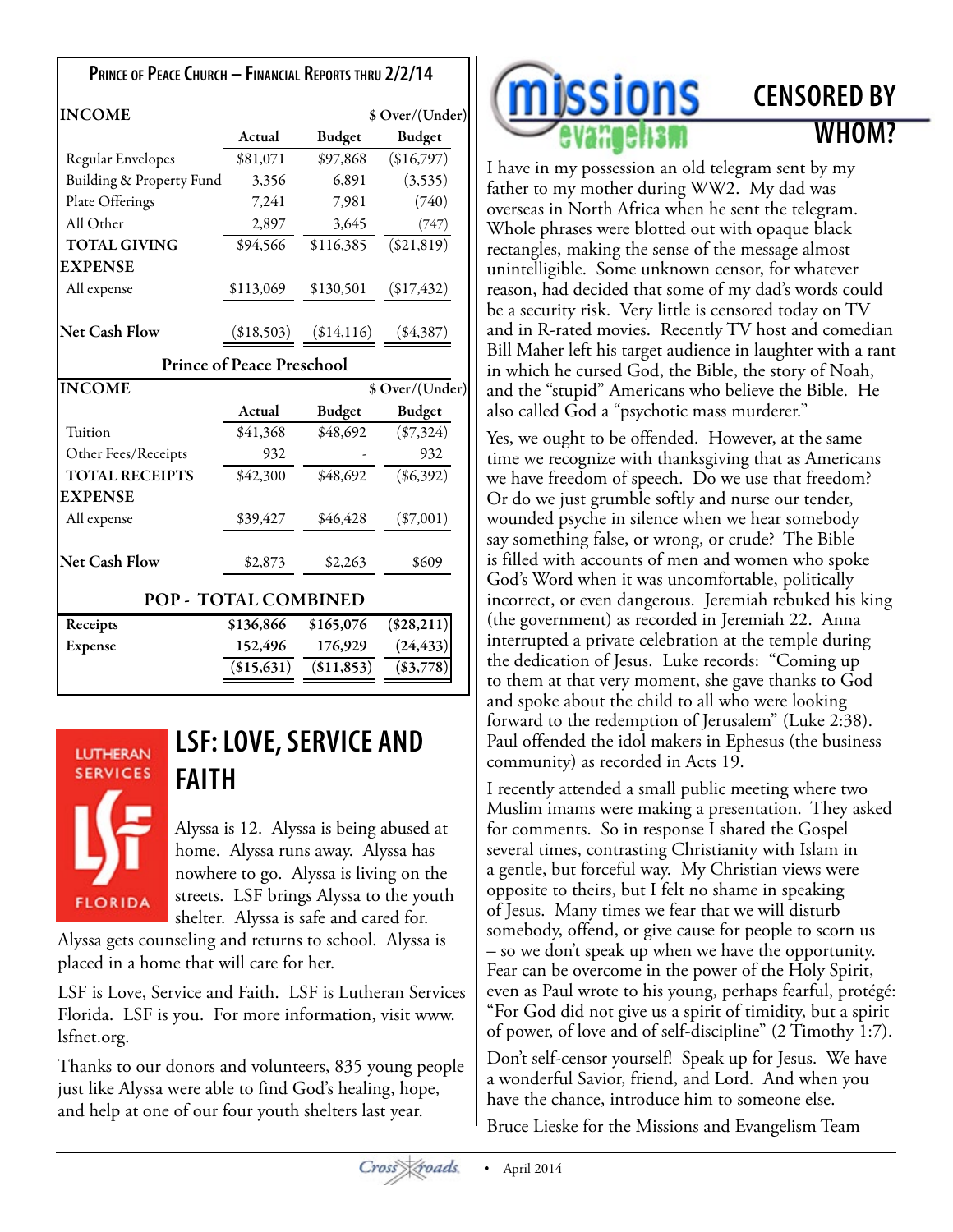

If you're a parent,<br>grandparent or just a<br>kid at heart, you know<br>how easy it is to get wrapped f you're a parent, grandparent or just a kid at heart, you know up in all the cute Easter activities this time of year.

It's fun to color and decorate eggs, have an Easter Egg hunt, enjoy chocolate bunnies and colorful jelly beans from pastel Easter baskets. Sometimes a photo with the Easter Bunny may be taken, not to mention shopping for new clothes and shoes.

As parents, we need to make sure our children balance the cuteness of Easter with the somber reality of what Jesus sacrificed for all of us.

Here are some suggestions to make the events of Easter week more real to children…

- ✿ In the weeks before Easter, read passages from the Bible that describe the last days of Jesus' ministry. Be sure to include the miracles and healings as well as His triumphant entry into Jerusalem, the Last Supper, and His praying in the Garden of Gethsemane before His betrayal, the trial, crucifixion and the Resurrection. These passages can be found at the end of the books of Matthew, Mark, Luke and John.
- ✿ You can share the Good News of Jesus' Resurrection thru objects that can be given away. For example, use plastic eggs and slip a piece of paper inside containing a message or favorite Bible verse. Some suggestions might be: **Happy Easter! Jesus is alive! God is love! Jesus died for you! Luke 24:6 "He is not here; He has risen"!** Be sure to give your egg message to everyone so others can hear the Good News about Jesus!
- ✿ Plant fast growing seeds, such as marigolds. As they grow and bloom, thank Jesus for the new life He gave you.
- ✿ Use stamps, stickers or paint pictures of butterflies on heavy paper and make your own Thank You cards to send to others.
- ✿ Watch caterpillars as they grow and cocoon and ultimately change into a beautiful butterfly. Thank God for the new life He gives.

For the record, parents, it's okay to have fun with Easter events and activities, we just need to make sure our children are aware of the sacrifice Jesus made for each one of us.

In His Name,

*Kathy Hudson*





Five Crosstrainers had perfect attendance in February. Way to go, Hunter, Austin and Caitlynn Stief, Tabitha Martinez and Isabella Ramirez. We're proud of you!

# **HOOP DE DOO UPDATE**

We are proud to say that as of this writing, the Crosstrainers have been able to send \$207 to the FL/ GA District for our Hearts for Jesus project.

We'll be helping the people of the Philippines recover from Typhoon Haiyan. Thank you so much for your support.

# **JUST A REMINDER…**

The Crosstrainers are still collecting old cell phones, toner cartridges and inkjet cartridges for recycling. However, we are not able to take ink tanks or toner tubes any longer.

The Crosstrainers thank you for you continuing support. Our collection bin is located in the hall directly across from the FLC.

# **CHRIST'S KIDS' CLUB**

There will be no CKC during April. Enjoy the Easter celebrations together with your families!

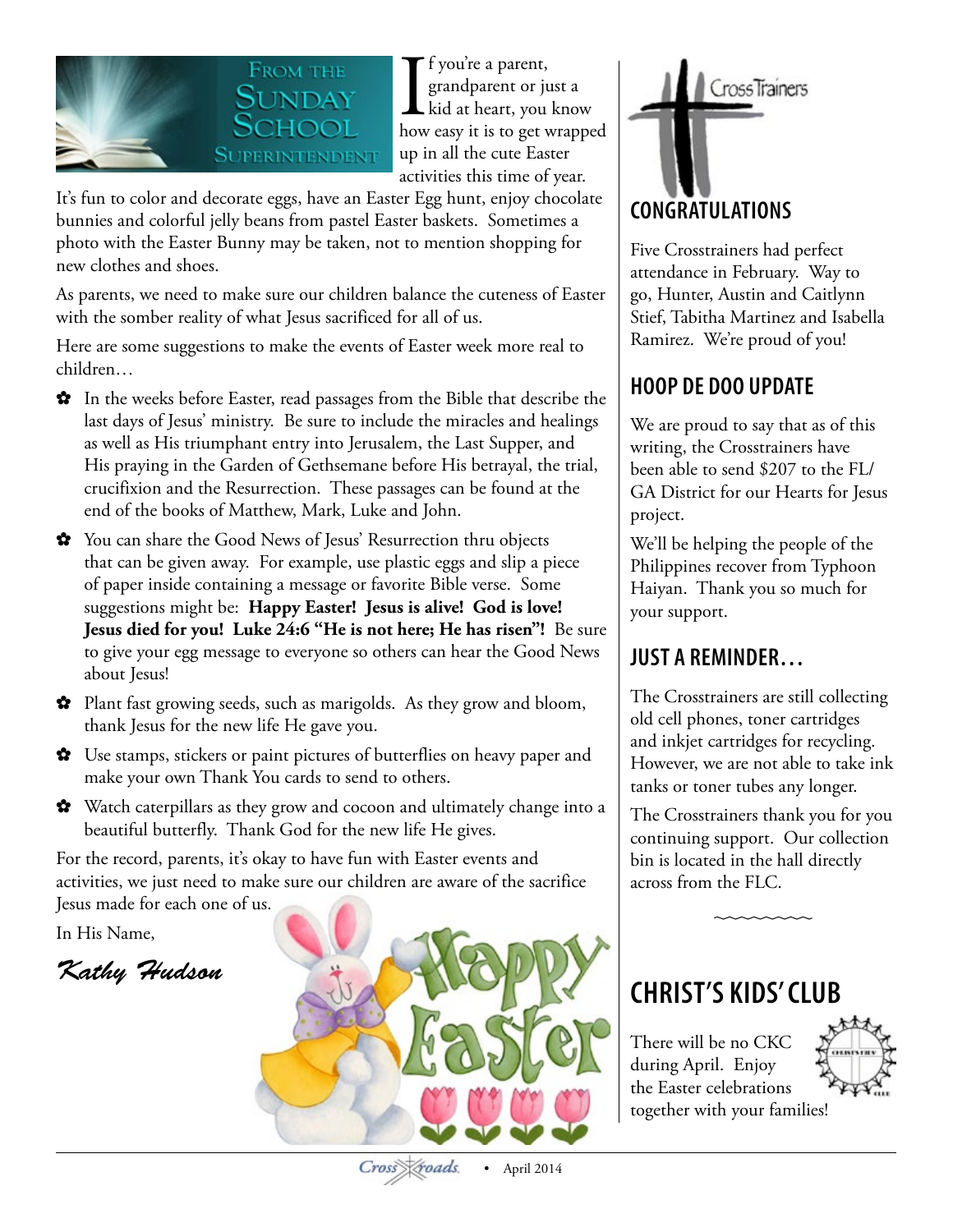

Another month's mites collected and we are so close to our monthly mite goal of \$100! We sent \$96.90 off for missions in February. If only a few more people would remember their mite boxes, we could surpass our goal. Wouldn't that be great? We collect the third Sunday of each

month. This month that will actually be Easter Sunday.

This spring is a busy month for us. April 5 will see many of us at St. Luke's Lutheran Church for our semi-annual zone meeting. See Carlene Lemcke if you would like to join us. We are collecting deodorant for women who are forced into a safe house in Seminole County. We will take our donations with us to the zone meeting where they will be compiled with other items and given to the home for abused women. If you would like to help, see Carlene.

April 7 we will attend a formal tea with all profit going to the Russell Home for Atypical Children. You are invited to join us but must make reservations.

Our next meeting is April 16 at 10:30am. Bring your lunch that day; we will be very busy, as we prepare the Easter eggs for the church's egg hunt on Saturday. Come join us. We always appreciate the help.

At our March meeting, Ms. Dolores Devine, a member of the advisory board of United People in Christ, informed us of the plight of persecuted Christians, most living in the Middle East. A group called Coptic Care is sending containers to the Sinai Peninsula, Egypt this May or June. They are requesting school supplies (spiral notebooks, pencils, pens, etc.), new children's socks and underwear, and toothbrushes and toothpaste. If you would consider supporting these Christians in dire straits abroad, please give your items to Barbara Lieske by May 1.

Our mission grant story this month is about Jesus Our Savior Lutheran School (JOSLS) for the Winnebago Tribe in NE. Our national LWML has pledged \$58,553 to them in the next four years. The school has minimal financial support. Presently there are two teachers, one for the preschoolers and one for grades K through 3. With only two instructors for 28 children, teaching time is not utilized to its fullest. This grant would allow JOSLS to hire two part-time instructional assistants to help with tutoring, art and music lessons, etc. for the next four years. Let us pray that the school will receive the help it needs in teaching and volunteers to tell the children of our Lord's saving grace.





Ahoy! Join us at the Sea of Galilee as we get ready to sail on an Amazing Grace Adventure with Jesus. Throughout our week we will join with the crowd of thousands, captivated by Jesus, as He speaks to us.

We will set sail during the week of July 7. Many deckhands are needed to enhance our sailing experience and they will be recruited soon!

Reserve your sailing spot beginning Monday, May 19!

# **THREE POINTS ELEM. PARTNERSHIP**



We are blessed at PoP to have a partnership

between Three Points Elementary School and our congregation, allowing us to be in our community impacting lives by sharing the love of Jesus.

Last month, we were able to provide three days of snacks for a special Spring Break tutoring program involving 127 students. You can contribute toward this partnership with your prayers and monetary donations.

Be on the lookout for upcoming hands-on ways you can contribute toward this partnership.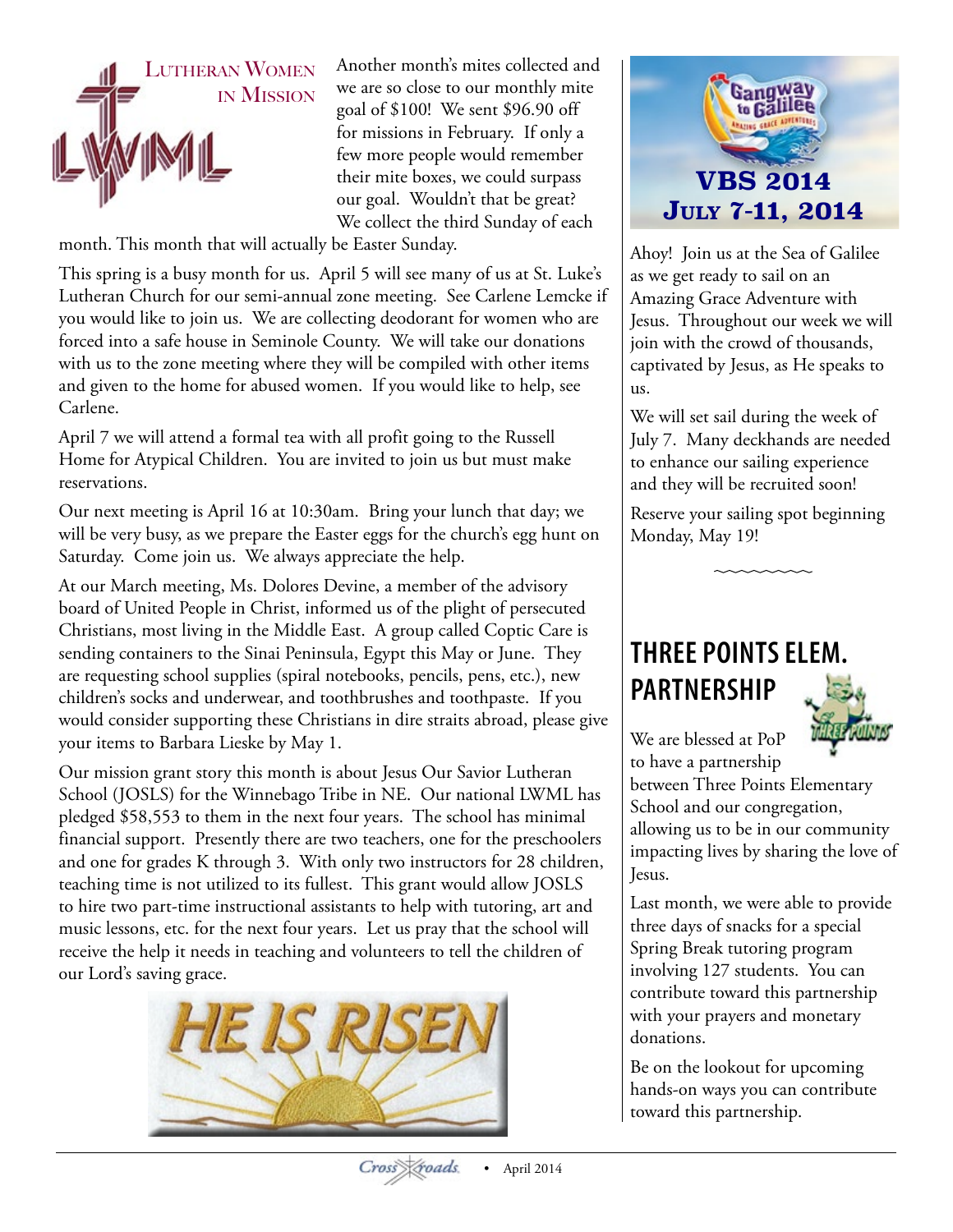| Cross Kroads.                                                                                                                                                                                                  |  |  |
|----------------------------------------------------------------------------------------------------------------------------------------------------------------------------------------------------------------|--|--|
| SPONSORSHIP                                                                                                                                                                                                    |  |  |
| You are invited to sponsor an<br>issue of the <i>Crossroads</i> Newsletter.<br>Please fill out this form and<br>designate why you are giving your<br>gift. You may then return the<br>form to Prince of Peace. |  |  |
|                                                                                                                                                                                                                |  |  |
| In loving memory of<br>$\Box$                                                                                                                                                                                  |  |  |
| In celebration of<br>⊓                                                                                                                                                                                         |  |  |
| In thanksgiving for<br>$\Box$                                                                                                                                                                                  |  |  |
| To the glory of God<br>$\Box$                                                                                                                                                                                  |  |  |
| MAY JUNE JULY                                                                                                                                                                                                  |  |  |
| $$100$ $$50$                                                                                                                                                                                                   |  |  |
|                                                                                                                                                                                                                |  |  |
| Envelope Number________                                                                                                                                                                                        |  |  |

# **SPIRIT NIGHT**

Tuesday, April 8, will be our Spirit



Night Fundraiser at the Sonny's BBQ down Semoran (toward the airport).

Come show your support by eating BBQ with fellow church families from 5-9pm and don't forget your flyer!



It's a beautiful time of year to join together as a church family to celebrate and thank God for all His blessings. We hope you will join us at the annual PoP Picnic SUNDAY, APRIL 6 immediately following the late and Hispanic services. We will congregate on church grounds for food, fun, and fellowship.

There will be a bounce house for the youngsters and an appearance by an Orlando fire truck!!

Please bring a "picnic" side dish to share and your favorite folding chair. This would also be a wonderful opportunity to invite that friend or neighbor you have been meaning to ask to come to church. We can't wait to see you all there!

 $\mathbf{\hat{x}}$  Due to the volume of side dishes expected, please refrain from bringing anything that will require warming or refrigeration.

*This event will also be our April Family FUNday.*



As we continue our Lenten journey with our "Why Pray?" devotional book, we pray you are experiencing a stronger and more satisfying relationship with our Heavenly Father. As Pastor Green said, "much like strands of fiber are woven together to make a

strong rope, I see God at work drawing many different strands together as He weaves us at PoP into His restoration plan." We hope Young At Heart is one of those strands so we may reach more seniors and bring them into fellowship with Christ and with us. Let's pray continually and fervently and see what God's will is for us!

On Wednesday, April 9, Bible study with Pastor Ludwig will begin at 9am, so we may carpool to the



Second Harvest Food Bank for a one-hour information session and tour to learn about hunger in Central Florida and what they are doing to help. We will be leaving the church parking lot at 10:15 sharp. Following the tour, we will go to lunch together. There will be no meeting in the Family life Center this month. Hope you are able to join us and bring a friend!

Pray continually and fervently! He can do more than we can possibly imagine! Watch what He does among us!

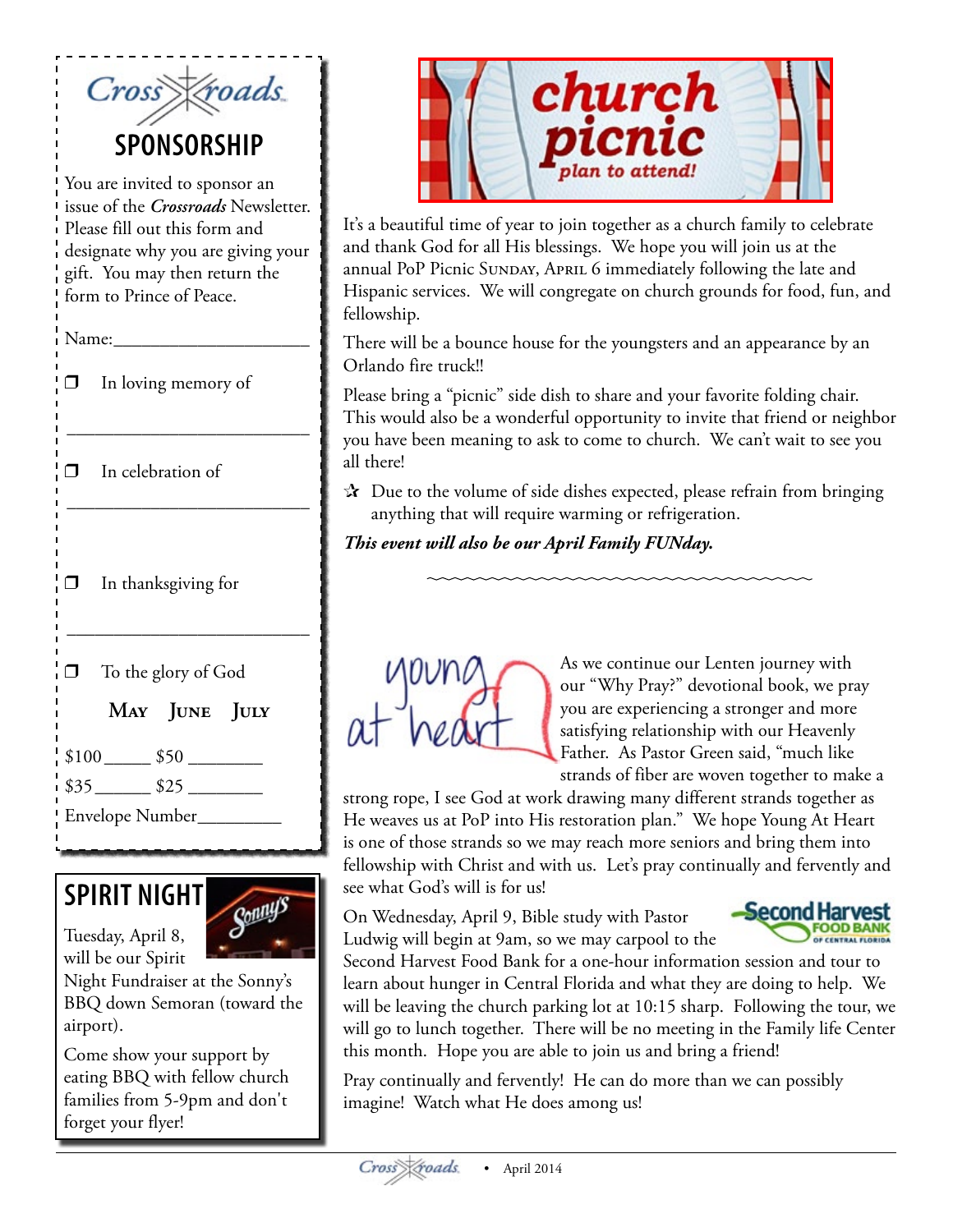

# **ACOLYTE/COMMUNION HELPER SCHEDULE**

|               | <b>ACOLYTE</b>         | <b>ACOLYTE</b>         | <b>COMMUNION HELPER</b> |
|---------------|------------------------|------------------------|-------------------------|
| <b>SUNDAY</b> | $(8:15$ service)       | (9:30 SERVICE)         | $(10:45$ SERVICE)       |
| April 6       | <b>Brennah Fussell</b> | None                   | Abby Seyfert            |
| April 13      | Sophia Martin          |                        |                         |
|               | Sarah Wiegand          | None                   | Rebecca Harding         |
|               | Kayle Holweck          |                        |                         |
|               | Joel Green             |                        |                         |
| April 20      | Sarah Wiegand          | Austin Lampe           |                         |
|               | <b>Billy Embach</b>    | Joel Green             | <b>Tristan Browning</b> |
|               | Joey Embach            | Sophia Martin          |                         |
|               | Kayle Holweck          | <b>Brennah Fussell</b> |                         |
| April 27      | Austin Lampe           | None                   | <b>Austin Stief</b>     |

### **BIBLECLASS OPPORTUNITIES**

YOUTH **6th-12th grade** – **BIBLE** Sunday morning (9:30-10:30am) in **STUDY** the Bickel building with DCE Emily

No Wednesday Night High School Bible study in April due to Lent.

# **SPIRIT NIGHT**

Tuesday, April 8 will be our Spirit Night Fundraiser at the Sonny's BBQ down Semoran (toward the airport). Come show your support by eating BBQ with fellow church families! Don't forget to bring your flyer with you when you come!!

# **YOUTH COMMITTEE MEETING**

Tuesday, April 8. We will meet at Sonny's for Spirit Night @ 6:15pm.

# **FIRST COMMUNION RETREAT**

The First Communion Retreat has been postponed until a later date. More details to come.

# **LENTEN DINNER**

We will be serving the Lenten Dinner Wednesday, April 2! Please be at church around 4:45pm for food prep and serving, then please remain after the dinner for cleanup. We will serve our traditional taco dinner.

# **CONFIRMATION CLASS**

- ✰ Confirmands: Please turn in your Faith Statement rough drafts ASAP!!
- ✰ Class Party & Finale April 27
- ✰ Confirmation Rehearsal & Banquet Saturday, May 3 beginning @ 5pm
- ✰ Confirmation Sunday May 4 during the 8:15am service



# **EASTER EGG HUNT**

Our Annual PoP 'He Is Risen' Event will be Saturday, April 19 (9amnoon). We will help with games/ activities and sell cotton candy again.

## **YOUTH GROUP MEAL**

April 27!

# **YOUTH GROUP SCHEDULE**

Sunday, April 6 – Family Fun Day/ Church Picnic

Sunday, April 13 – Youth Egg Hunt

Sunday, April 20 – No Youth (EASTER)

Sunday, April 27 – Pizza & Games

# **EASTER BREAKFAST**

Our team of PoP men will be cooking for us again this year! Breakfast will begin at 7am and end at 10am. Two teams of helpers will be needed for shifts 6:30-8:30am and 8:30-10:30am.

# **CHRIST'S KIDS' CLUB**



There will be no CKC during April. Enjoy the

Easter celebrations together with your families!

> **If you have any questions, cONTACT DCE EMILY: [Emily.Hente@poporlando.com](mailto:Emily.Hente@poporlando.com) or 407-277-3945.**

**Keep your eyes peeled for new events and activities!**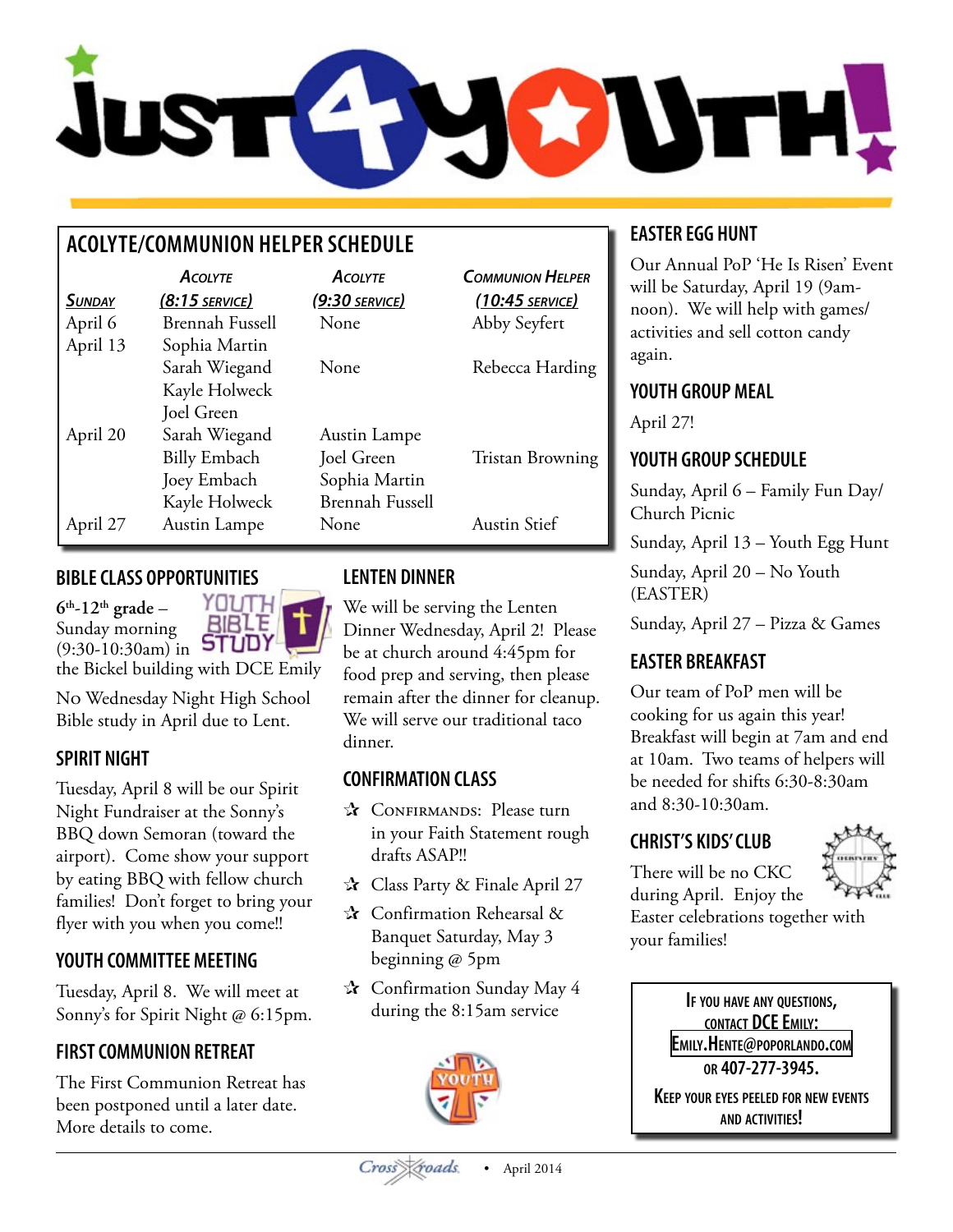#### **Happy Birthday!**

We wish birthday blessings to those who celebrate their special days this month! (*If we have missed you, please contact the church office.*)

- 1 Thomas Kinne
- 2 Abigail Seyfert Avery Wilson
- 3 Pam Ingersoll
- 4 Luis Febres Leonel Ramirez Kaye Yonge
- 5 Vincente Benjamín Shaleimar Morales Richard Summers Roger Vokovich
- 6 Shelley Veal
- 7 Zachary Jones Deisy Mejia Chloe Wiltse
- 8 Lisa Brooks
- 9 Mary Ellen Branneky
- 10 Karen Bayless Linda Becker Betty King Haleigh Lewis Lawrence Monroe Beatriz Paris
- 12 Donna Browne
- 14 Angelique Alamo Kylee Driver Bob Eldredge Raul Rubio
- 15 Moranda Ramey Asher Weekes
- 16 Andrea Keliher
- 17 James Finnie Sharleen Jespersen Amanda Summers Mariana Vasquez
- 18 Wendy Churchville David Wilson
- 19 Peg Henderson Peggy Kreps
- 21 Linda I'Anson Harry Montalvo
- 22 Claudia Lopez
- 23 Daryl Flynn
- 24 Rebecca Boogher Steve Hudson





- 25 Annabella Montalvo Janet Rodriguez
- 26 Joel Green
- 27 Yalexa De Jesus Krista Koenig Israel Lopez Connie Murillo Eliza Vega
- 28 Marleen Schmidt Tita Staley
- 29 Samuel Borges Ellie Saylor
- 30 Donna Keylon



# **FINANCIAL PEACE UNIVERSITY**

# **First Graduating Class**

Over the course of 9 weeks, 15 households accomplished the following:

- Paid off \$11,675 in debt
- Cut up 21 credit cards
- Saved \$25,350

Overall, this was a great class, which will be offered again in Q3 or Q4.